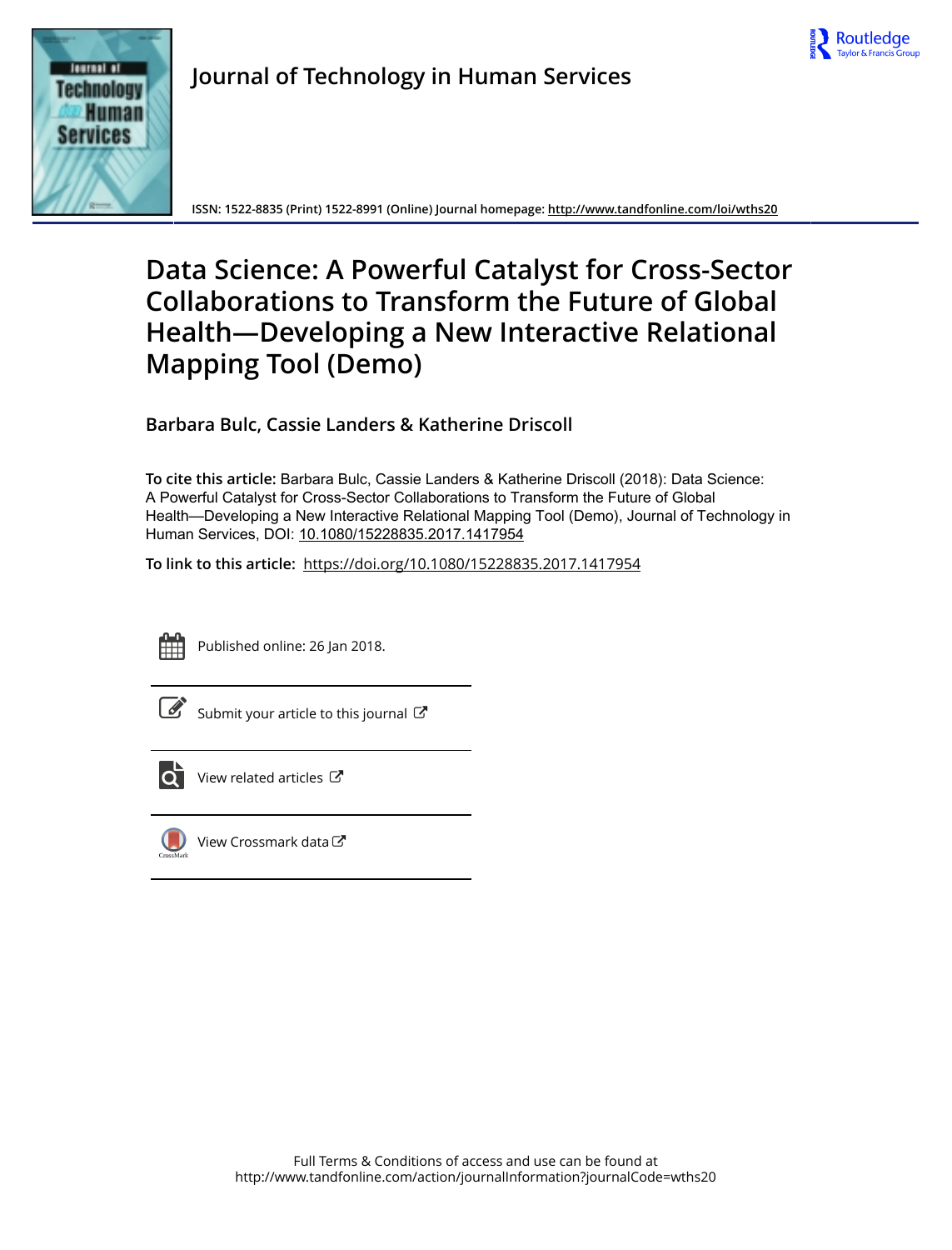

 $\Box$  Check for updates

## **Data Science: A Powerful Catalyst for Cross-Sector Collaborations to Transform the Future of Global Health—Developing a New Interactive Relational Mapping Tool (Demo)**

Barbara Bulc<sup>a</sup>, Cassie Landers<sup>b</sup>, and Katherine Driscoll<sup>b</sup>

ªGlobal Development, Geneva, Switzerland; ʰColumbia University Mailman School of Public Health, New York, New York

#### **ABSTRACT**

The increasingly complex and rapidly changing global health and socioeconomic landscape requires fundamentally new ways of thinking, acting, and collaborating to solve growing systems challenges. Cross-sectoral collaborations between governments, businesses, international organizations, private investors, academia, and nonprofits are essential for lasting success in achieving the Sustainable Development Goals (SDGs), and securing a prosperous future for the health and well-being of all people (United Nations, [n.d.](#page-7-0)). Our aim is to use data science and innovative technologies to map diverse stakeholders and their initiatives around SDGs and specific health targets—with particular focus on SDG 3 (Good Health & Well Being) and SDG 17 (Partnerships for the Goals)—to accelerate cross-sector and multidisciplinary collaborations. Initially, the mapping tool focuses on Geneva, Switzerland as the world center of global health diplomacy with over 80 key stakeholders and influencers present. As we develop the next level pilot, we aim to build on users' interests, with a potential focus on noncommunicable diseases (NCDs) as one of the emerging and most pressing global health issues that requires new collaborative approaches. Building on this pilot, we can later expand beyond only SDG 3 to other SDGs.

#### **ARTICLE HISTORY**

Received 11 December 2017 Accepted 12 December 2017

#### **KEYWORDS**

Data analysis; data visualization; impact of technology; networked society; sustainable development goals

In September 2015, 193 world leaders adopted, on behalf of the peoples they serve, a historic decision on a comprehensive set of 17 Sustainable Development Goals (SDGs) and 169 targets urgently needed to shift the world onto a more sustainable and resilient path (United Nations, [n.d](#page-7-0).). All countries and stakeholders, acting in a collaborative partnership, made a commitment to implement this plan by 2030. The SDGs seek to build on the Millennium Development Goals (MDGs) and complete what the MDGs started. The SDGs balance the three dimensions of sustainable development: economic, social, and environmental. These three dimensions of sustainable

#### **CONTACT** Barbara Bulc [bbulc@gd-impact.org](mailto:bbulc@gd-impact.org) 162 Route de la Capite, 1244 Geneva, Switzerland, [www.gd-impact.org.](http://www.gd-impact.org)

Color versions of one or more of the figures in the article can be found online at [www.tandfonline.com/wths](http://www.tandfonline.com/wths). Published with license by Taylor & Francis © Barbara Bulc, Cassie Landers, and Katherine Driscoll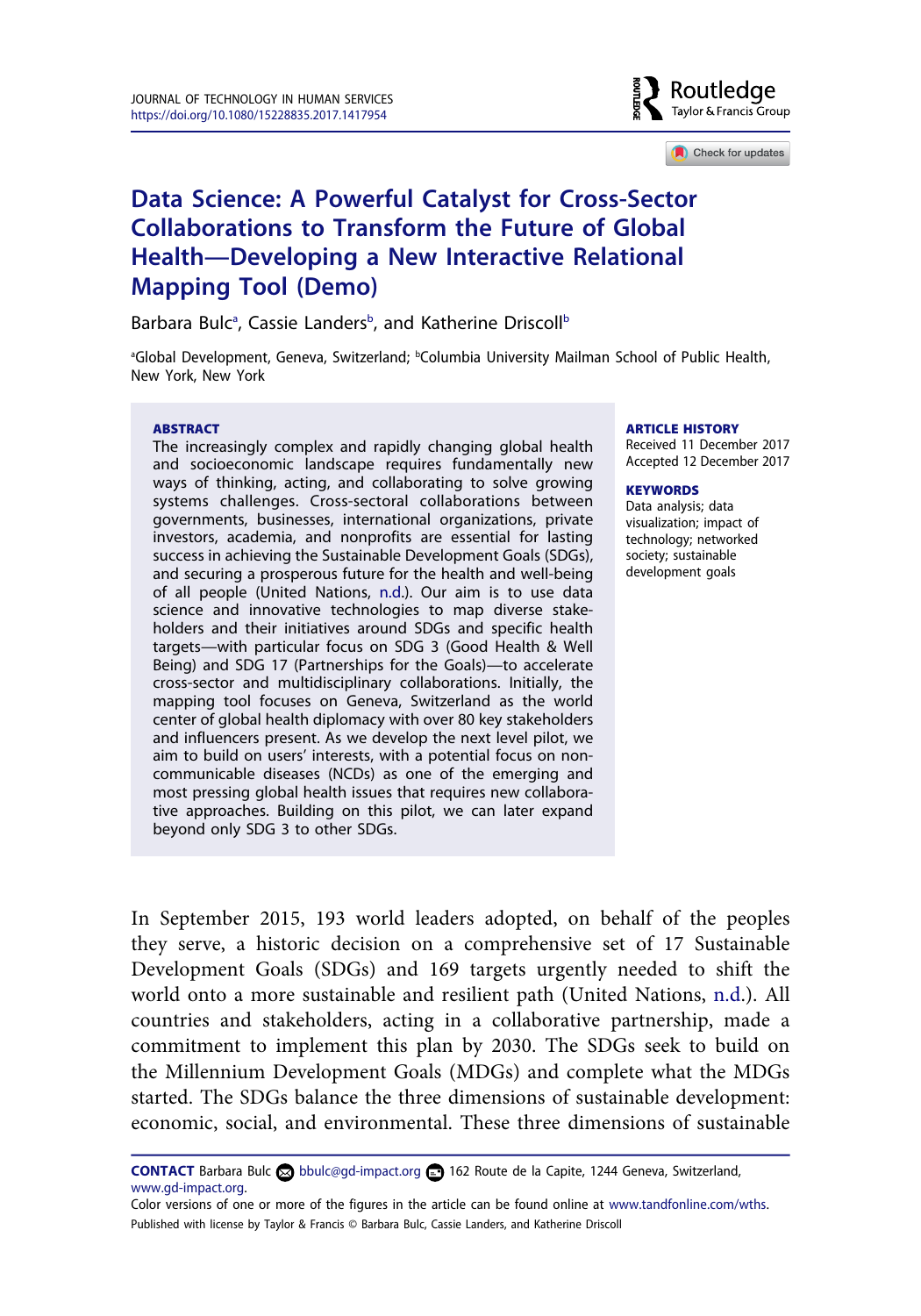## 2  $\left(\bigstar\right)$  B. BULC ET AL.



**Figure 1.** An interactive relational map of key public and private actors in global health in Geneva, Switzerland, the world center of global health diplomacy. See reference for a link to the map. (Global Health Actors in Geneva, [2017\)](#page-7-0). *Note.* SDG = Sustainable Development Goals.

development are interlinked via a set of complex relationships. For example, environmental factors can influence social and economic outcomes. Given that health and well-being are essential ingredients for achieving sustainable development outcomes (Copenhagen Consensus Center, [2015;](#page-7-0) Lancet Commission on Investing in Health, [2013\)](#page-7-0), we selected SDG 3 (Good Health & Well-being) and SDG 17 (Partnerships for the Goals) as areas for our research. Our focus was to use data science and innovative technologies as a new catalyst to converge diverse stakeholders around specific SDG targets to collectively accelerate reaching the Goals (Figure 1).

#### **No organization can solve complex health challenges alone**

The rapidly growing burden of non-communicable diseases (NCDs) looms with over 75% of deaths occurring in the developing countries, becoming only more complex as the world's population ages, our lifestyles change, and environmental challenges grow. According to the World Health Organization, worldwide obesity has nearly tripled since 1975, causing increased rates of heart disease and stroke especially in low- and middle-income countries (World Health Organization, [2017a\)](#page-7-0). Although it is largely preventable, curbing global obesity requires a population-based, multisectoral,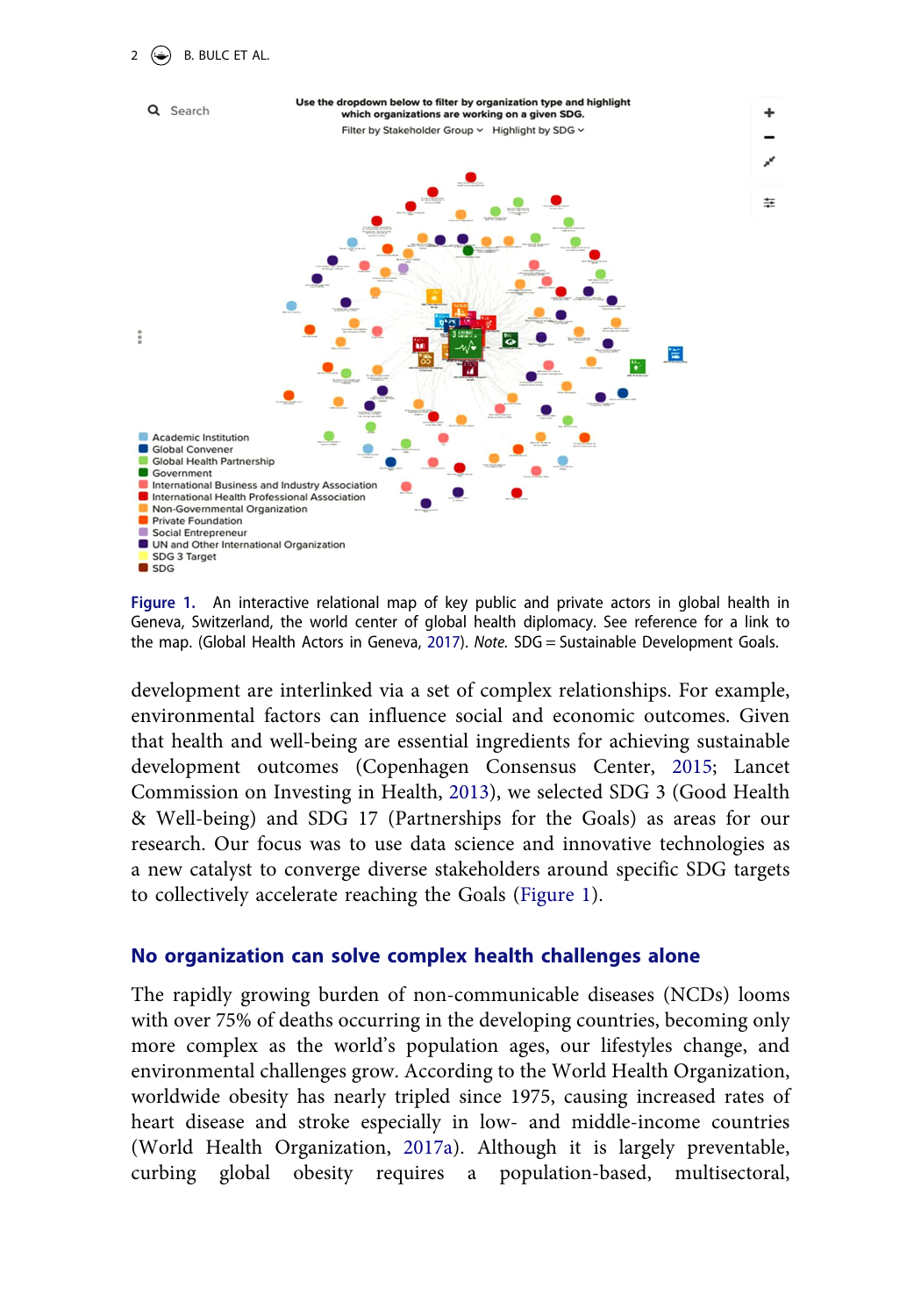multidisciplinary, and culturally relevant approach (World Health Organization, [2017b](#page-7-0)). According to the Global Action Plan for the Prevention and Control of NCDs 2013–2020, "Non-communicable diseases (NCDs) mainly cardiovascular diseases, cancers, chronic respiratory diseases and diabetes—are the biggest cause of death worldwide" (World Health Organization, [2013\)](#page-7-0). Additionally, what some may consider diseases of the past, like tuberculosis (TB) or cholera, are still devastating killers. We know the solutions but these diseases remain rampant, in large part due to the lack of integrated approaches and effective collaborations. According to the Stop TB Partnership nearly 1.8 million people lose their lives each year to TB, making it today, 135 years after the discovery of the bacterium, still the leading global infectious killer (Stop TB Partnership, [2017\)](#page-7-0). Accelerated cross-sectoral and multidisciplinary coordination and action involving health and other sectors in a combined biosocial approach for sustainable development is the only way of stopping TB (Ortbald, Salomon, Bärnighausen, & Atun, [2015](#page-7-0)).

#### **Rapidly changing environment**

At the same time, a shifting socioeconomic environment and increasing health expenditures require innovative financing solutions and a fundamentally changed approach to public and private collaborations if we are to address health challenges and achieve universal health coverage. For the first time in history, more than half of the world's 100 largest economies—in terms of government revenue or corporate turnover—are companies, not countries (Green, [2016\)](#page-7-0), and, therefore, businesses from all industry sectors have a critical role to play in achieving the SDGs (Business and Sustainable Development Commission, [2017](#page-6-0)). United Nations agencies have overlapping mandates and are slow to act without effective partnerships. Recently, the activity and influence of nonprofit organizations has grown significantly around the world (Casey, [2016](#page-6-0)). The emergence of nongovernmental actors along with organized citizens' voices and coalitions is ever more powerful in shaping our future.

No single organization is equipped to solve increasing global health challenges alone. Extensive literature and practice are available about various cross-sector partnerships in global health. A selection of this literature is included in our references (Buse & Harmer, [2007;](#page-6-0) Forum on public-private partnerships for global health and safety, [2017](#page-7-0); Frenk, [1993](#page-7-0); Independent Evaluation Group, [2016](#page-7-0); Kickbusch, [1998;](#page-7-0) Reich, [2002;](#page-7-0) World Economic Forum, [2016\)](#page-7-0). Over the past few decades, a number of groundbreaking public–private partnerships and alliances like The Global Fund to Fight AIDS, Tuberculosis and Malaria, UNITAID, Gavi, the Vaccine Alliance, Roll Back Malaria, Stop TB Partnership, The Partnership for Maternal, Newborn & Child Health, Global Alliance for Improved Nutrition and several others have been developed to tackle global health problems. Nevertheless, solutions and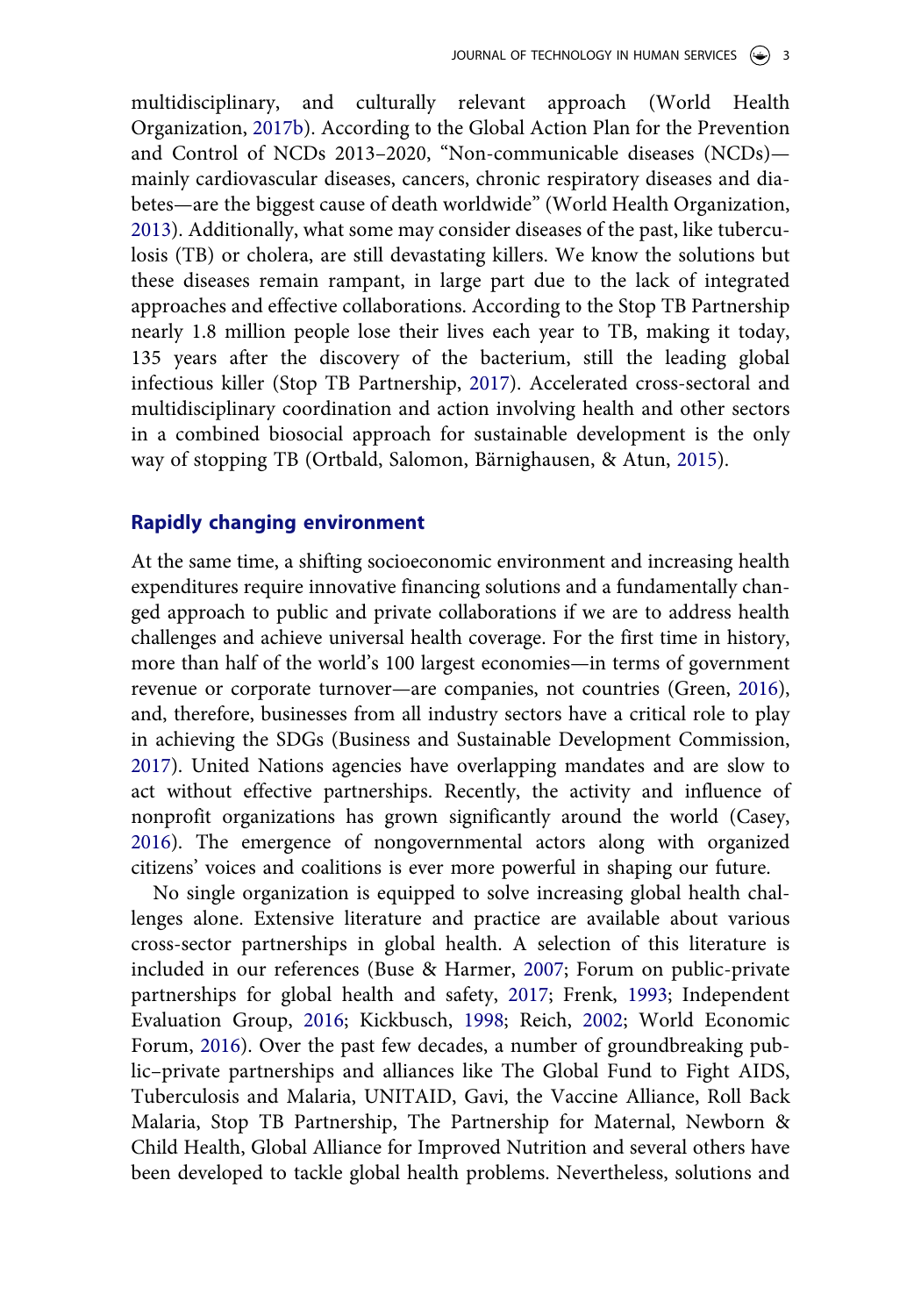$4 \quad \circledast$  B. BULC ET AL.

financing have been framed around specific diseases or sectors causing silos to emerge. How can we tap into the capabilities and resources of various public and private stakeholders using data science and technology to bridge these silos and build a more effective collaborative system, accelerating the delivery of sustainable solutions?

## **A new tool to help navigate partnership opportunities**

In this current era of technological revolution, as some call it the Fourth Industrial Revolution (Schwab, [2017](#page-7-0)), we have a unique opportunity to use technologies for finding the best strategic partners and accelerating effective collaborations among diverse stakeholders and sectors, globally and locally. It is perhaps surprising that, in our interconnected world, technologies have not been extensively used to catalyze and cultivate strategic relationships between organizations.

Global Development, a new kind of consultancy focused on building collaborative ventures to address health systems challenges and sustainable development, partnered with Columbia University's Mailman School of Public Health and Kumu, a data visualization platform startup, to conceptualize and develop an interactive, visual tool of global health stakeholders. Our aim was to create a tool for the public good and as an open data platform, to foster and accelerate the development of cross-sector partnerships, which enable bringing sustainable solutions faster to scale.

As the launchpad for our pilot we chose Geneva—the world center for global health and multilateral diplomacy, which hosts likely the highest number of key influencers in global policy making, financing and implementation of various programs and initiatives in global health.

We developed a database and "sense-making" system map of over 84 global health stakeholders based in Geneva. Stakeholders were sorted in the following 10 categories (listed alphabetically): academia, global convener, global health partnership, government, international business and industry association, health professional association, nongovernmental organization, private foundation, social entrepreneurship, and the United Nations and other international organizations. Each stakeholder's activities were mapped across nine targets defined in SDG 3 (Good Health & Well-being), as well as their focus on other SDGs  $(1-17)$ . Additionally, we included in the database their mission, annual budget, staff size, headquarter location and regions of focus. For a more visually appealing and clearer look, we represented organizations by their logo, and SDGs by their formal symbols.

The organizations in the mapping tool were elaborated and finalized using both online research and e-mail inquiries sent to each organization. In addition, in-person interviews were conducted with a number of organizations for qualitative feedback on making the map useful and user friendly.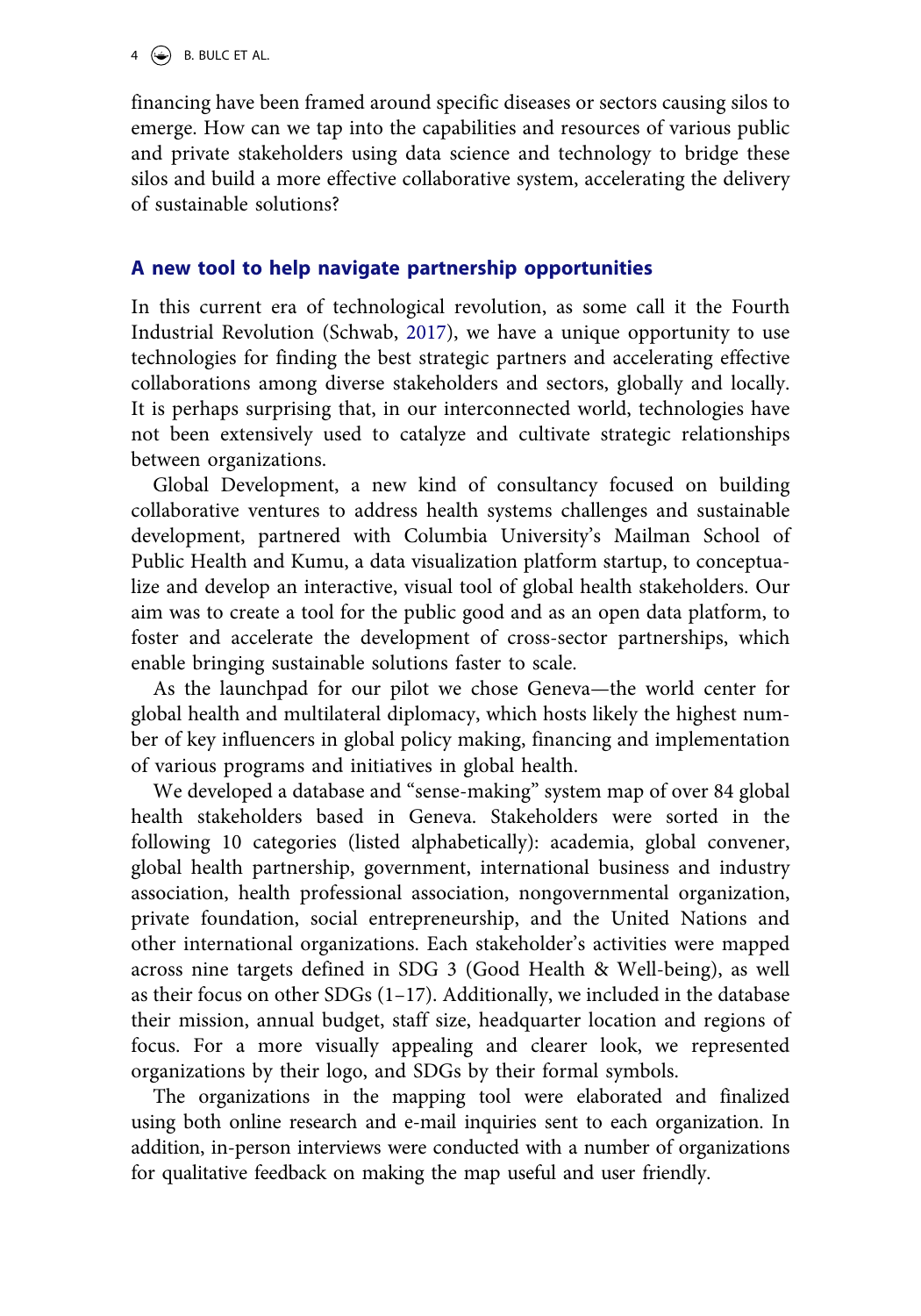This multistakeholder map, displayed relationally, is only a first step to help organizations and individuals identify synergistic partners and visualize how to best facilitate new collaborations between stakeholders of all types. It enables bridging silos in a highly fragmented global health landscape.

#### **Future vision to accelerate collaborations**

This initial prototype generated excitement and positive response from its participants and users. It addresses the present lack of awareness of innumerable private and public sector actors and their extensive and sometimes duplicating activities. It also helps to visualize the interconnected nature of health and health systems with other systems, such as food, environment or education, and opportunities for partnerships. For example, users from nonprofits, academia, businesses, and others found it very useful to visualize an overview of stakeholders, and learn about the diversity of potential partnership opportunities which they had not explored before. Several users, including students of global health and sustainable development, found it to be an effective and much needed educational tool. Students used it to learn about various stakeholders and possible cross-sector partnerships as well as find training or job opportunities.

#### **Suggestions for next level prototype**

The development of the next level prototype is underway. Suggestions for future development included developing different use-cases for specific topics and geographies, making the tool more transactional and open source, enabling the development of a more collaborative community. This would require testing the prototype and making it more robust and user friendly.

In addition, it would be useful to explore the integration of text mining and smart classification to speed up research and extraction of relevant data from online sources, while also adopting the use of a more relevant type of database (NoSQL, e.g., MongoDB, OrientDB, etc.) to represent more complex relationships. Early discussion is underway to standardize and publish an open ontology/ taxonomy for representing data of this type, that could be queried and utilized by other consumers of data (e.g., as part of the open data framework).

Based on received feedback, NCDs emerged as one of the highly desired future directions. Specifically, mapping key actors, their projects and investments in select low- and middle-income countries, or cities, to help drive collective impact at scale in this currently highly fragmented area. Another expressed potential area of interest is to adapt the tool for various membership-based coalitions, such as the Global Health Council; NCD Alliance; Stop TB Partnership; Partnership for Maternal, Newborn & Child Health; and other global, regional, or local alliances in global health.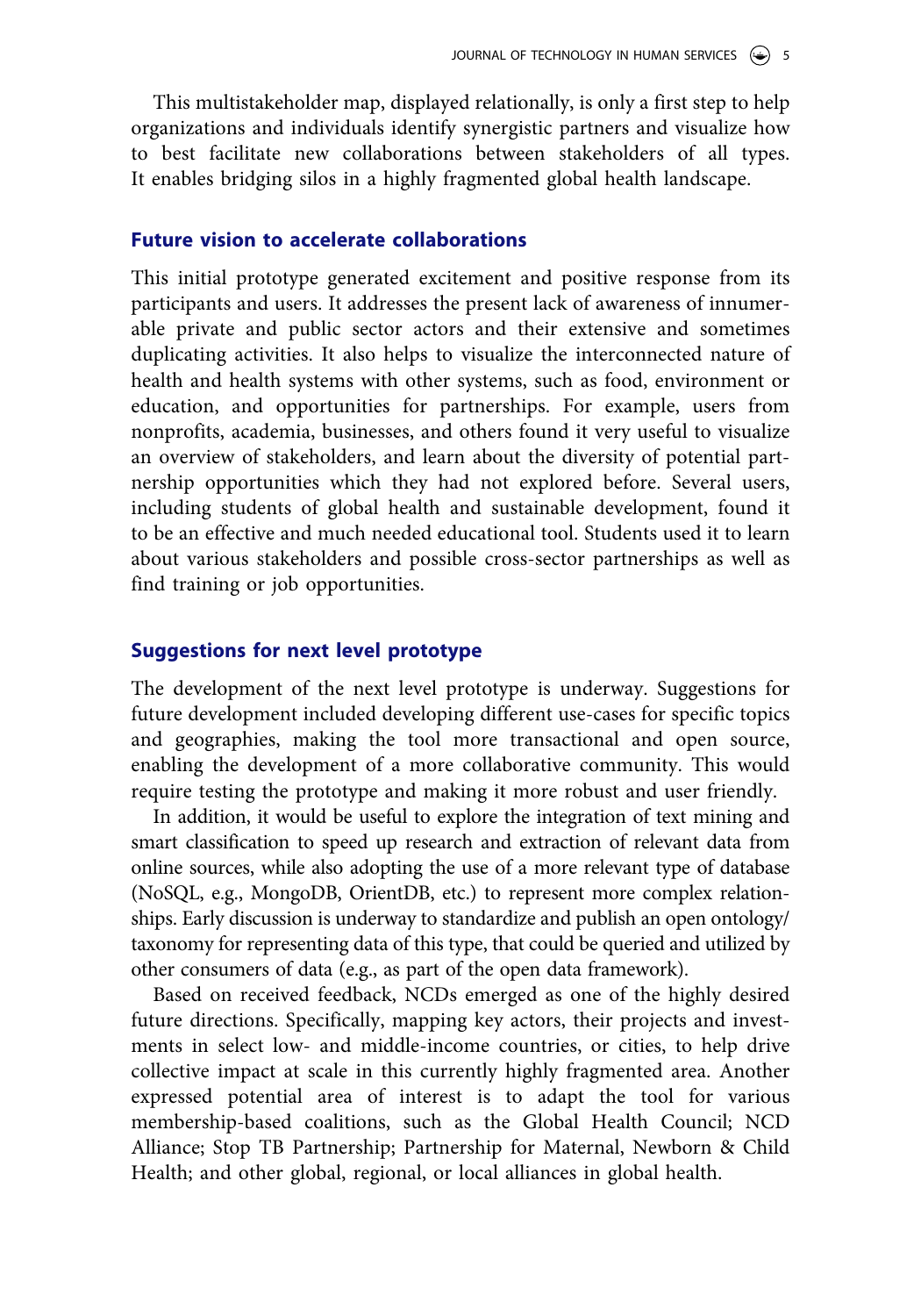## <span id="page-6-0"></span>**Moving beyond global health**

Furthermore, moving beyond the global health space, this tool can be used to help build global collaborations across other interrelated areas of the SDGs such as education, clean water and sanitation, food security, clean energy, gender equalities, and others. This has already been demonstrated using similar mapping approaches in a previous generation of action-research, where actors (and their actions) were classified and visualized, have already demonstrated value in helping set policy and guide investments for adapting to the impacts of climate change (EAD, [2013](#page-7-0)).

## **Conclusion**

For us as human beings, relationships are at the core of our well-being and prosperity. Like never before, the opportunity to use data science and human capital in novel ways to enhance relationships among organizations, can help accelerate solving the challenges that we face in global health and beyond. Along with suggestions and enthusiasm received from our users, we are open and excited to further develop strategic collaborations and significantly improve and test this demo.

## **Acknowledgment**

We gratefully acknowledge the contributions of time, resources, and insights from the following individuals and organizations: Cassie Landers, Assistant Professor of Population and Family Health and Faculty Lead, Office of Field Practice; Ana Jiménez-Bautista, Director of Office of Field Practice at Columbia University Mailman School of Public Health; Carol Liang, Caitlin Zuehlke, Jinjin Wu, Julie Kvedar, Master of Public Health students, Columbia University Mailman School of Public Health; and Jeff Mohr, Cofounder and CEO of Kumu. We would specially like to thank David Hagan, International Consultant in Tech4Dev for his insights into the future direction of this tool and methodology. Support and enthusiasm from numerous participating organizations and interviewed individuals allowed us to explore more fully their needs, relational challenges, and how to address them. We greatly appreciate the invitation by the Bloomberg Data for Good Exchange 2017 to present our paper and tool on this topic.

## **References**

- Buse, K., & Harmer, A. H. (2007). Seven habits of highly effective global public-private health partnerships: Practice and potential. *Social Science & Medicine*, *64*(2), 259–271. doi:[10.1016/](https://doi.org/10.1016/j.socscimed.2006.09.001) [j.socscimed.2006.09.001](https://doi.org/10.1016/j.socscimed.2006.09.001)
- Business and Sustainable Development Commission. (2017). *The report of the business and sustainable development commission*. Retrieved from [http://report.businesscommission.](http://report.businesscommission.org/uploads/BetterBiz-BetterWorld_170215_012417.pdf) [org/uploads/BetterBiz-BetterWorld\\_170215\\_012417.pdf](http://report.businesscommission.org/uploads/BetterBiz-BetterWorld_170215_012417.pdf)
- Casey, J. (2016). Comparing nonprofit sectors around the world: What do we know and how do we know it? *The Journal of Nonprofit Education and Leadership*, *6*(3), 187–223. doi[:10.18666/jnel-2016-v6-i3-7583](https://doi.org/10.18666/jnel-2016-v6-i3-7583)